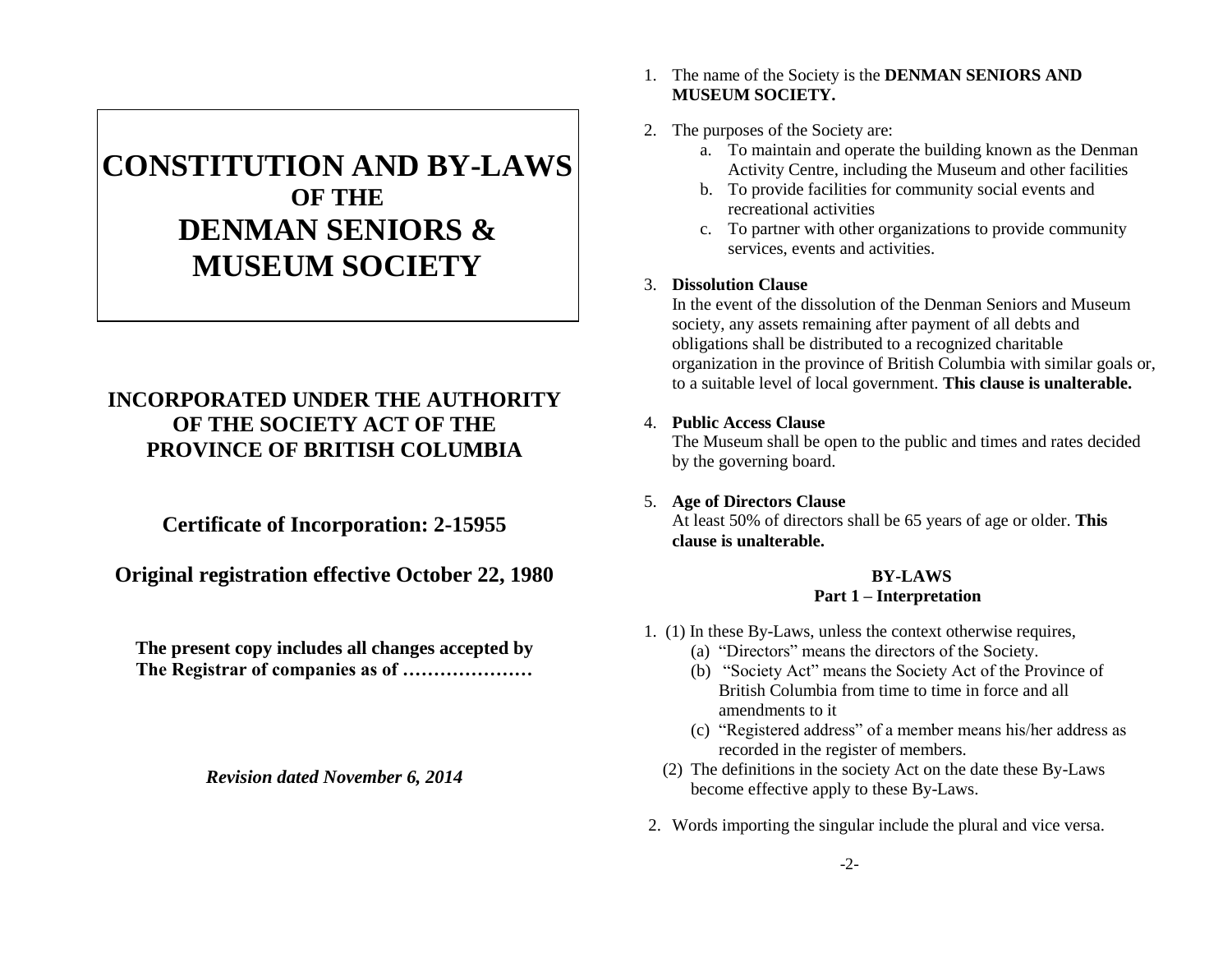## **Part 2 – Membership**

- 3. The members of the society are the applicants for incorporation of the society and those persons who subsequently have become members, in accordance with the By-Laws and have not ceased to be members.
- 4. (1) A person may apply to the directors for membership in the society, and on acceptance by the directors shall be a member, provided he/she has reached the age of forty-five (45). In the case of a member whose spouse is under 45 years, the spouse may become an associate (non-voting) member.
	- (2) A person under forty-five (45) years may become an associate (non-voting) member for purposes of using the facilities and programs offered in the facilities.
- 5. Members shall uphold the Constitution and comply with the By-Laws.
- 6. The amount of the annual membership dues shall be determined by the directors.
- 7. A person shall cease to be a member of the Society:
	- a. by delivering his/her resignation in writing to the secretary or by mailing, or delivering it to the address of the Society, or
	- b. On his/her death, or
	- c. On being expelled, or
	- d. On having been a member not in good standing for the twelve (12) previous consecutive months.
- 8. (1) A member may be expelled by a special resolution of the members passed at a general meeting
	- (2) The notice of special resolution for expulsion shall be accompanied by a brief statement of the reason(s) for the expulsion.
	- (3) The person who is the subject of the proposed resolution for expulsion shall be given an opportunity to be heard at the general meeting before the special resolution is put to a vote.
- 9. All members are in good standing except a member who has failed to pay his or her current annual membership dues or any other subscription or debt due and owing by him or her to the Society and he or she is not in good standing so long as the debt remains unpaid.

10. To ensure uninterrupted membership status, dues must be paid no later than four months following the expiry of the previous membership term.

## **Part 3 – Meetings of Members**

- 10. General meetings of the Society shall be held at such time and place, in accordance with the Society Act, as the directors decide.
- 11. Every general meeting, other than an annual general meeting, is an extraordinary general meeting.
- 12. The directors may, whenever they think fit, convene an extraordinary general meeting.
- 13. (1) Notice of a general meeting shall specify the place, the day and the hour of the meeting and, in the case of special business, the general nature of that business.
	- (2) The accidental omission to give notice of a meeting to, or the non-receipt of a notice by any of the members entitled to receive notice does not invalidate proceedings at that meeting.
	- (3) The rules contained in Robert's Rules of Order shall govern the Society.
- 14. An annual general meeting of the Society shall be held at least once in every calendar year and not more than fifteen (15) months after the holding of the last preceding annual general meeting. The rules contained in Roberts' Rules of Order shall govern the Society in all cases to which they are applicable and in which they are not inconsistent with the By-Laws of the Society.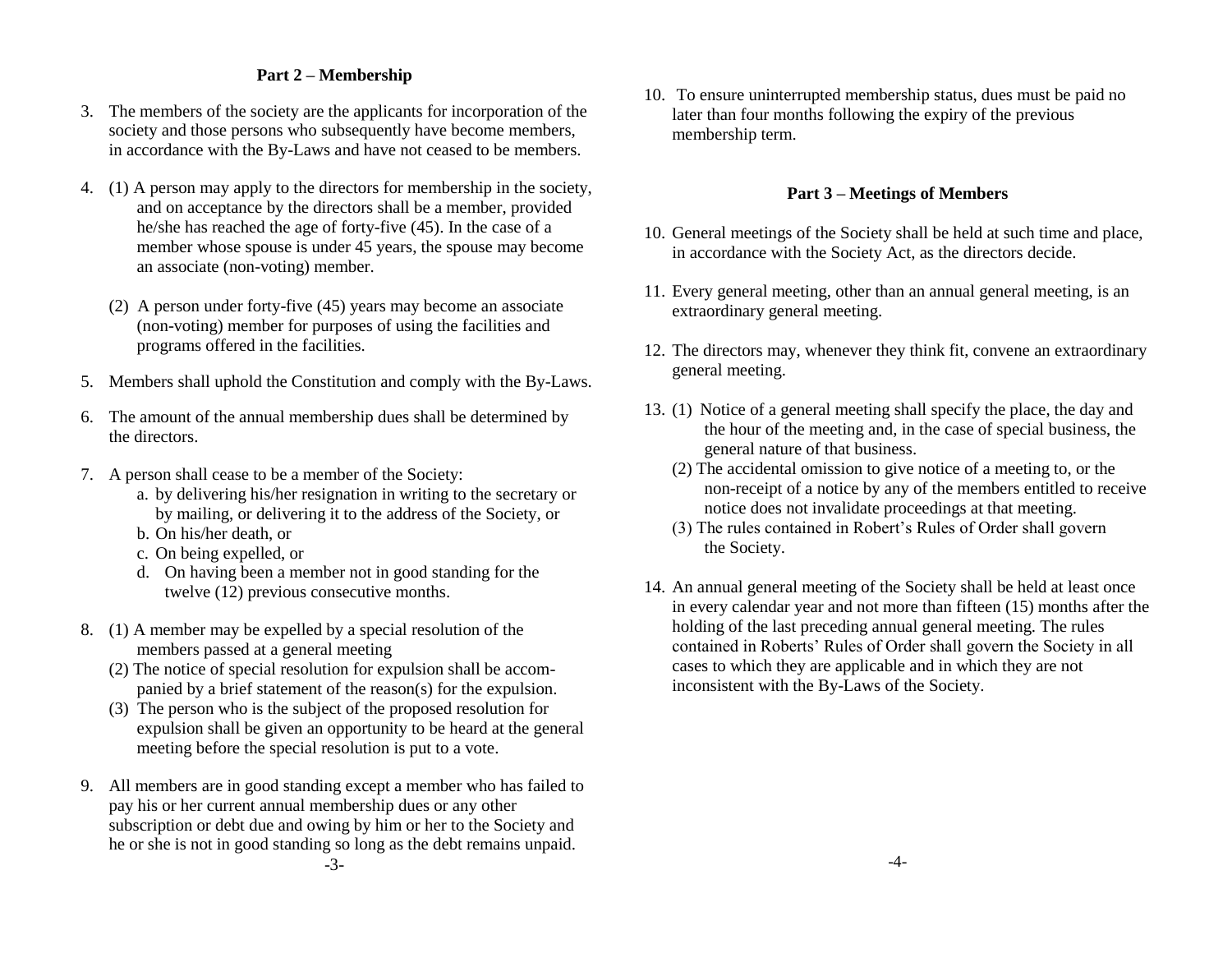## **Part 4 – Proceedings at a General Meeting**

- 15. Special business is:
	- (a) all business at an extraordinary general meeting except the adoption of rules of order, and
	- (b) all business that is transacted at an annual general meeting except:
		- I the adoption of rules of order
		- II the consideration of the financial statements
		- III the report of the directors
		- IV the report of the auditor, if any
		- V the election of directors
		- VI the appointment of the auditor, if required
		- VII such other business as, under these By-Laws, ought to be transacted at an annual general meeting, or business which is brought under consideration by the repot of the directors issued with the notice convening the meeting.
- 16. (1) No business, other than the election of a chair and the adjournment or termination of a meeting, shall be conducted at a general meeting at a time when a quorum is not present.
	- (2) If at any time during a general meeting there ceases to be a quorum present, business then in progress shall be suspended until there is a quorum present or until the meeting is adjourned or terminated.
	- (3) A quorum shall never be less than 20% of the eligible membership or 40 eligible members.
- 17. If within thirty (30) minutes from the time appointed for a general meeting a quorum is not present, the meeting, if convened on the requisition of members, shall be terminated; but in any other case it shall stand adjourned to the same day in the next week, at the same time and place, and if, at the adjourned meeting, a quorum is not present within thirty (30) minutes from the time appointed for the meeting, the members present constitute a quorum.
- 18. Subject to By-Law 19, the president of the Society, the vicepresident, or in the absence of both, one of the other directors present shall preside as chair of a general meeting.
- 19. If at a general meeting:
	- (a) there is no president, vice-president or other director present within fifteen (15) minutes after the time appointed for holding the meeting or,
	- (b) the president and all the other directors present are unwilling to act as chair, the members present shall choose one of their number to be the chair.
- 20. (1) A general meeting may be adjourned from time to time and from place to place, but no business shall be transacted at an adjourned meeting other than the business left unfinished at the meeting from which the adjournment took place.
	- (2) When a meeting is adjourned for ten (10) days or more, notice of the adjourned meeting shall be given as in the case of the original meeting.
	- (3) Except as provided for in this By-Law, it is not necessary to give notice of an adjournment or of the business to be transacted at an adjourned general meeting.
- 21. In case of an equality of votes the chair shall not have a casting or second vote in addition to the vote to which he/she may be entitled as a member and the proposed resolution shall not pass.
- 22. (1) A member in good standing present at a meeting of members is entitled to one vote.
	- (2) Voting may be by show of hands, but if not by show of hands must be by ballot.
	- (3) Voting by proxy is not permitted.
	- (4) Balloting may be called for by a motion from the floor.
- 23. *No Section 23*

# **Part 5 – Directors and Officers**

- 24. (1) The directors may exercise all such powers and do all such acts and things as the Society may exercise an do, and which are not by these By-Laws or by statue or otherwise lawfully directed or required to be exercised or done by the Society in general meeting, but subject, nevertheless to:
	- (a) all laws affecting the Society
	- (b) these By-Laws, and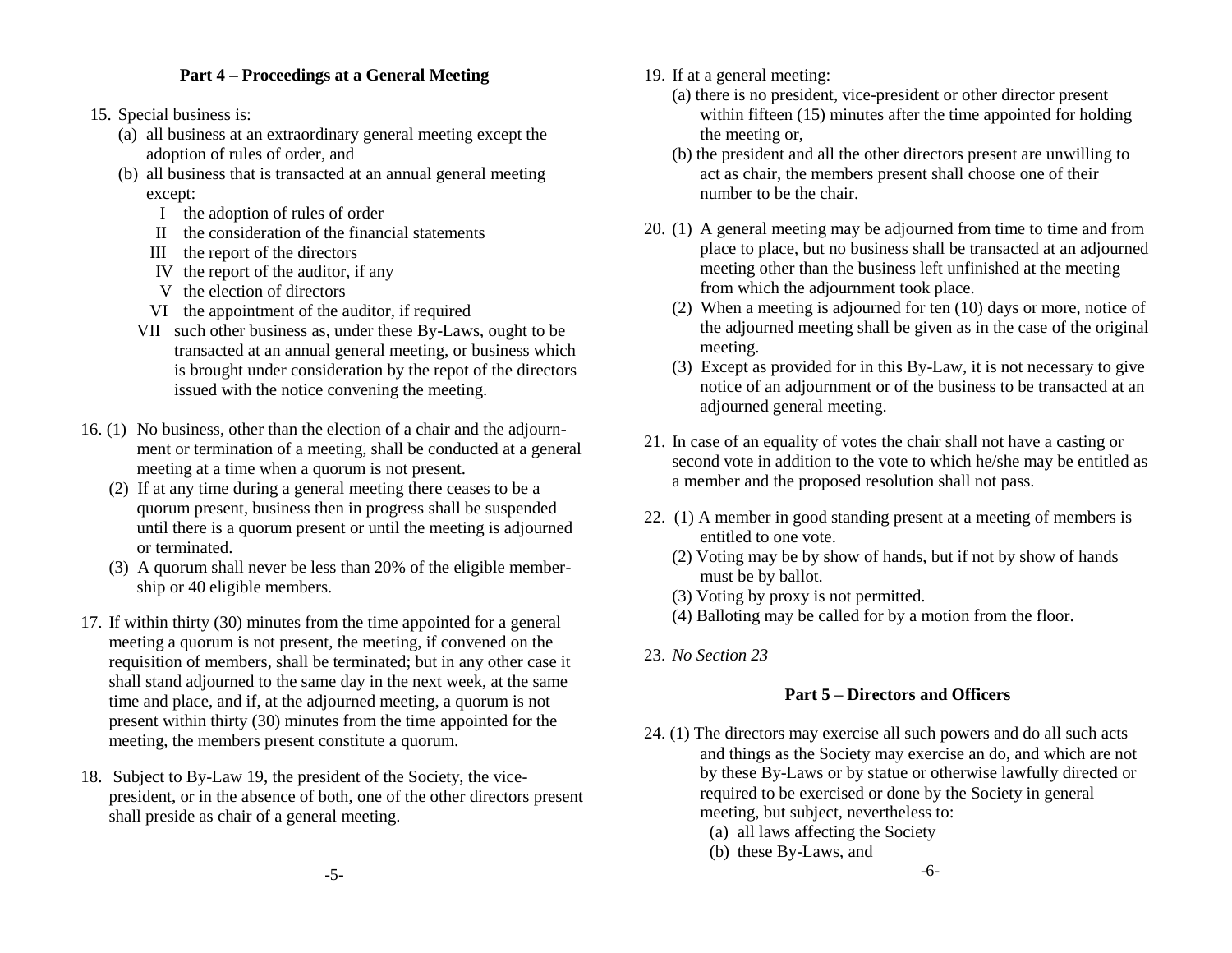- (c) rules, not being inconsistent with these By-Laws, which are made from time to time by the Society in a general meeting.
- (2) No rule, made by the Society in a general meeting, invalidates a prior act of the directors that would have been valid if that rule had not been made.
- 25. (1) The president, vice-president, secretary, treasurer and one or more other directors at large shall be the directors of the Society.
	- (2) The number of directors shall be five (5) or a greater number determined from time to time at a general meeting.
- 26. (1) Directors shall hold office for two (2) years and new directors shall be elected each year at the annual general meeting, it being the intention of this clause that the term of one-half of the directors will have been completed at each annual general meeting. A director may stand for re-election for a further period of two years, however, no director shall hold office for more than four consecutive years unless it is determined at the annual general meeting that there would otherwise be insufficient directors to conduct the business of the Society.
	- (2) Separate elections shall be held for each office to be filled.
	- (3) An election may be by acclamation, or by ballot.
	- (4) If no successor is elected, the person previously elected or appointed continues to hold office.
- 27. (1) The directors may at any time and from time to time appoint a member as a director to fill a vacancy in the directors.
	- (2) A director so appointed holds office only until the conclusion of the next following annual general meeting of the Society, but is eligible for election at the meeting.
- 28. (1) If a Director resigns his office or otherwise ceases to hold office, the remaining directors shall appoint one of their number to take the place of the former director.
	- (2) No act or proceeding of the directors is invalid only by reason of there being less than the prescribed number of directors in office.
- 29. The members may by special resolution remove a director before the expiration of his or her term of office, and may elect a successor to complete the terms of office.
- 30. No director shall be remunerated for being or acting as a director, but a director shall be reimbursed for all expenses necessarily and reasonably incurred by him/her while engaged in the affairs of the Society.

## **Part 6 – Proceedings of Directors**

- 31. (1) the directors may meet together at such places as they think fit for the dispatch of business, adjourn and otherwise regulate their meetings and proceedings as they see fit.
	- (2) At least 50% of the directors must be present for the transaction of business.
	- (3) The president shall be the chair of all meetings of the directors, but if at any meeting, the president is not present within thirty (30) minutes after the time appointed for the meeting, the vicepresident shall act as chair. If neither is present the directors present may choose one of their number to be the chair at that meeting.
	- (4) A director may at any time, and the secretary, on the request of a director, shall convene a meeting of the directors.
- 32. (1) Directors may delegate any, but not all, of their powers to committees consisting of such director or directors as they think fit.
	- (2) A committee so formed in the exercise of the powers so delegated shall conform to any rules that may from time to time be imposed on it by the directors, and shall report every act or thing done in the exercise of those powers to the earliest meeting of the directors to be held next after it has been done.
- 33. A committee shall elect a chair to its meeting; but if no chair is elected, or if at any meeting the chair is not present within thirty (30) minutes after the time appointed, the directors present who are members of the committee shall choose one of their number to be chair.
- 34. Members of a committee may meet and adjourn as they think proper. -8-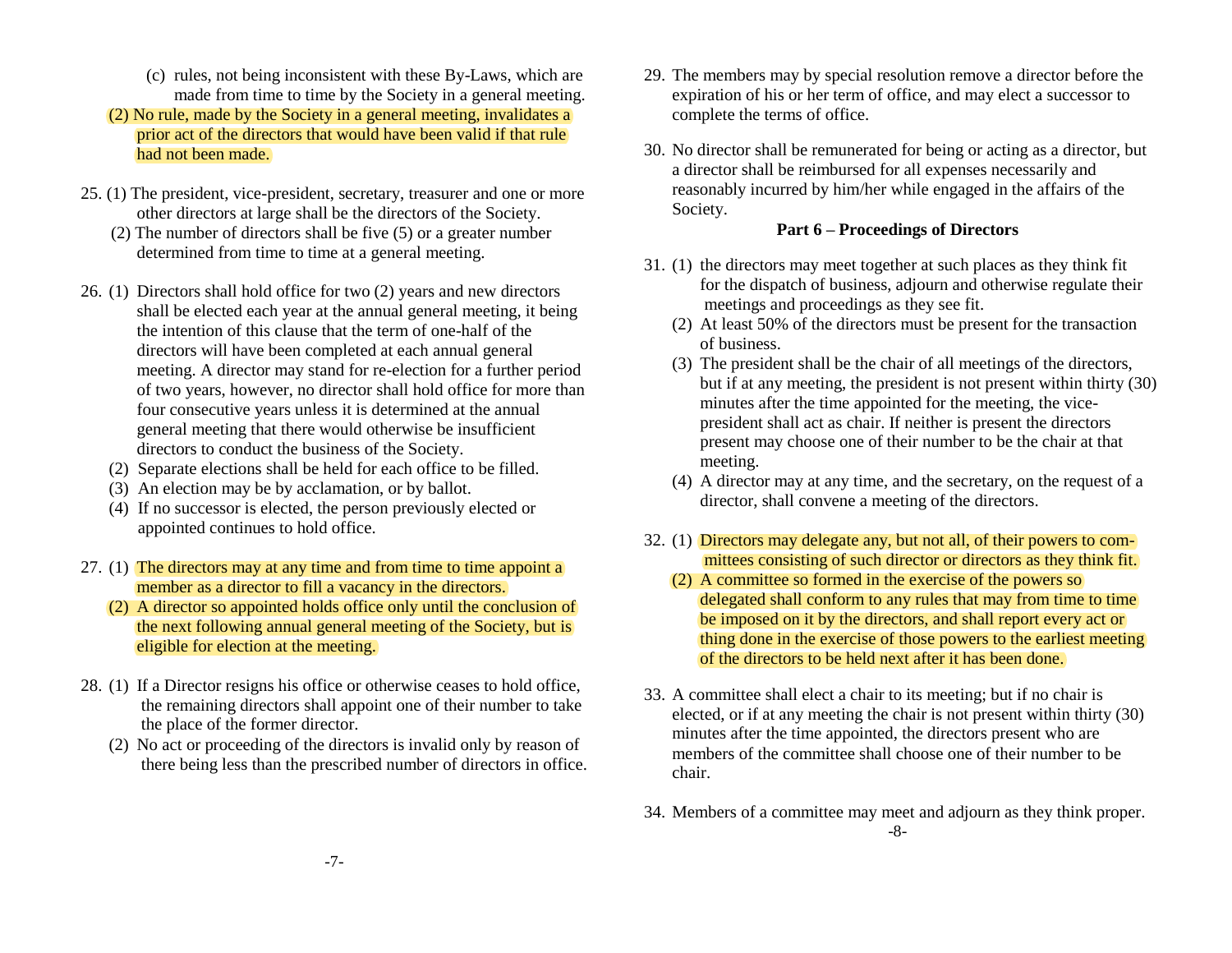- 35. For a first meeting of the directors held immediately following the appointment or re-election of a director or directors at an annual or other general meeting of members, or for a meeting of the directors at which a director is appointed to fill a vacancy in the directors, it is not necessary to give notice of the meeting to the newly elected or appointed director or directs for the meeting to be duly constituted, if a quorum of directors is present.
- 36. A director who may be absent temporarily from British Columbia may send, or deliver, to the address of the Society a notice of waiver, which may be by letter, telegram, fax, or email, of any meetings of the directors and may, at any time, withdraw the waiver, and until the waiver is withdrawn:
	- (a) no notice of meetings shall be sent to that director,
	- (b) any and all meetings of the directors of the Society, notice of which has not been given to that director shall, if a quorum of directors is present, be valid and effective.
- 37. (1) Questions arising at any meeting of the directors and committee of directors shall be decided by a majority of votes.
	- (2) In the case of an equality of votes the chair only has a casting vote.
- 38. A resolution in writing, signed by all the directors and placed with the minutes of the directors is as valid and effective as if regularly passed at a meeting of directors.
- 39. *No Section 39.*

## **Part 7 – Duties of Officers**

- 40. (1) the president shall preside at all meetings of the Society and of the directors.
	- (2) The president is the chief executive officer of the Society and shall supervise the other officers in the execution of their duties.
- 41. The vice-president shall carry out the duties of the president during his/her absence.
- 42. The secretary shall:
	- (a) conduct the correspondence of the Society
	- (b) issue notices of meetings of the Society and directors
	- (c) keep minutes of all meetings of the Society and directors
	- (d) have custody of all records and documents of the Society except those required to be kept by the treasurer
	- (e) have custody of the common seal of the Society
	- (f) maintain the register of members
- 43. The treasurer shall:
	- (a) keep such financial records, including books of account, as are necessary to comply with the Society Act
	- (b) render financial statements to the directors, members and others when required.
- 44. (1) The offices of secretary and treasurer may be held by one person who shall be known as the secretary-treasurer.
	- (2) When a secretary-treasurer holds office, the total number of officers and directors on the board shall be not less than five (5) or such greater number as may have been determined pursuant to By-Law 25(2).
- 45. In the absence of the secretary from a meeting, the directors shall appoint another person as secretary at the meeting.

## **Part 8 – Seal**

- 46. The directors may provide a common seal for the Society and they shall have power from time to time to destroy it and substitute a new seal in its place.
	- 47. The common seal shall be affixed only when authorized by a resolution of the directors and then only in the presence of the persons prescribed in the resolution or if no persons are prescribed, in the presence of the president and secretary or president and secretary-treasurer.